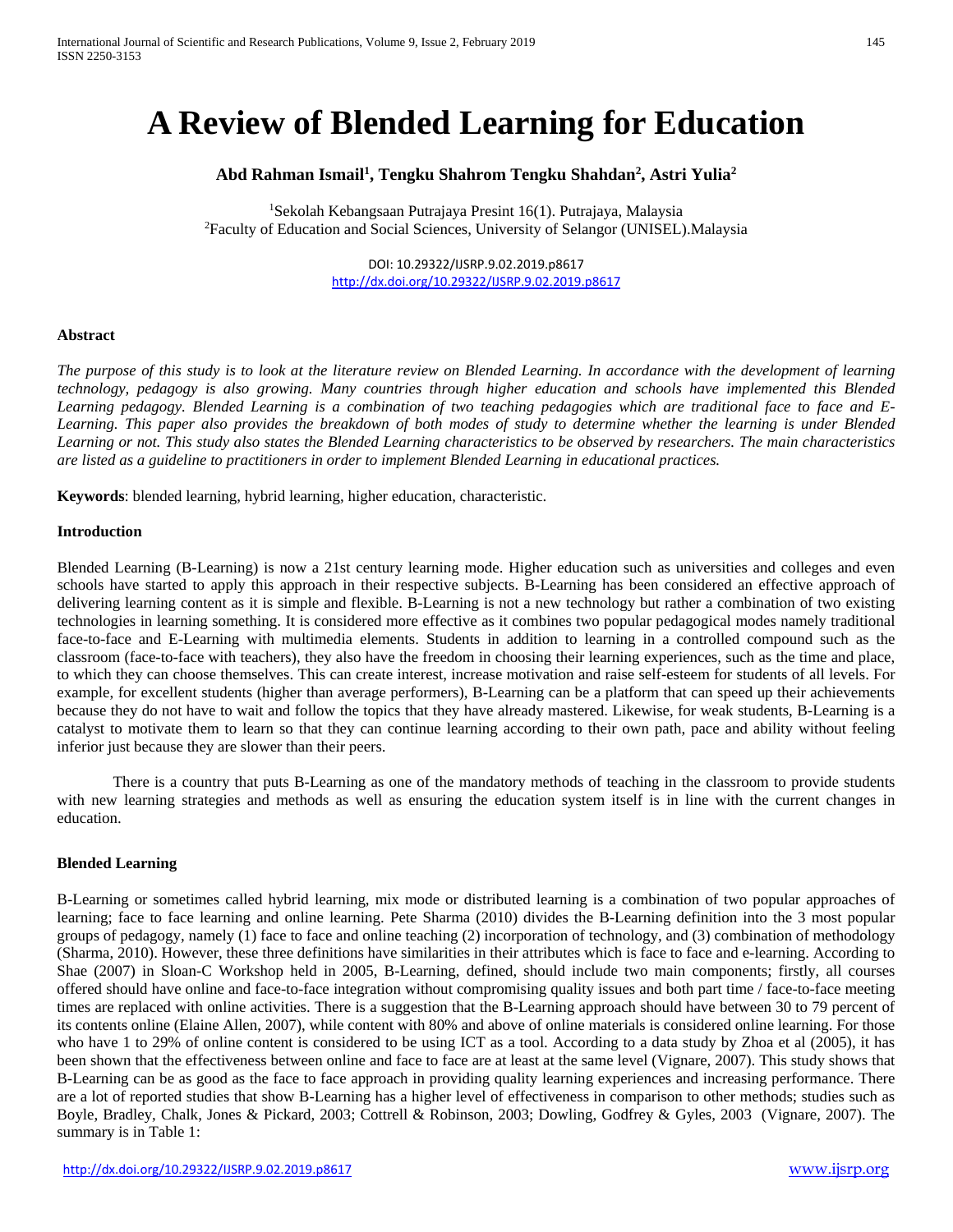#### **Table 1: Distribution of electronic content**

| PERCENTAGE OF ONLINE CONTENT | <b>CATEGORY</b>         |
|------------------------------|-------------------------|
| $1 - 29\%$                   | ICT as a tool           |
| $30 - 79\%$                  | <b>Blended Learning</b> |
| 80% AND ABOVE                | Online learning         |

Manjot Kaur in her paper has categorized the definition of B-Learning into five main groups (Kaur, 2013). It is presented in Table 2 below:

### **Table 2: Multiple Blended Learning Definition**

| Category                                                               | <b>Definition</b>                                      | <b>Original Author</b>  |
|------------------------------------------------------------------------|--------------------------------------------------------|-------------------------|
| <b>Holistic Perspective</b>                                            | Delivery of instruction by multiple<br>media           | Holden & Westfall, 2006 |
| <b>Educational Perspective</b>                                         | Integration of online and face to face.                | Laster, 2005            |
| <b>Pragmatic Perspective</b>                                           | Teaching in classroom and distance                     | Wikipedia, 2009         |
| <b>Corporate Training Perspective</b>                                  | The use of multiple instructional<br>media             | Wexler, 2008            |
| <b>Chief</b> Learning<br><b>Officer</b><br>(CLO)<br><b>Perspective</b> | Execute learning by integrating<br>multiple modalities | Peter, 2009             |

### **B-learning's main characteristics**

Below are the main B-learning characteristics according to Lalita and Kiran Lata Dagwal (2017), supported by some other opinions in their respective studies in relation to B-learning. These characteristics are chosen to be listed out as it is more comprehensive and easier to understand whilst discussing B-learning as a teaching approach in the classroom. The characteristics are as follows:

- Students have a choice of two modes
- Skilled instructors in both modes
- Students have face-to-face and virtual interactions
- Students have hands-on experience on new technology at school level
- Students can practice according to their own ability
- Development of a more comprehensive student personality
- Physical skills of students are more focused
- Students have sufficient and extensive exposure to the content of their lessons
- Human element is taken into account
- Cross-cultural and diverse approaches in delivering lesson content
- Focus on students
- Role of teachers are diversified
- Students build knowledge rather than just accepting knowledge

### **Blended Learning impact for education**

The UNESCO has outlined a guide to be reached by the countries member through the Sustainable Development Goals (SDGs) program. Education is under the SDG4 (Ping & Libing, 2017), Education 2030, which underlines technology as fundamental for the development of 21st century education. Among the significant approaches in 21st century pedagogy is B-learning. There are many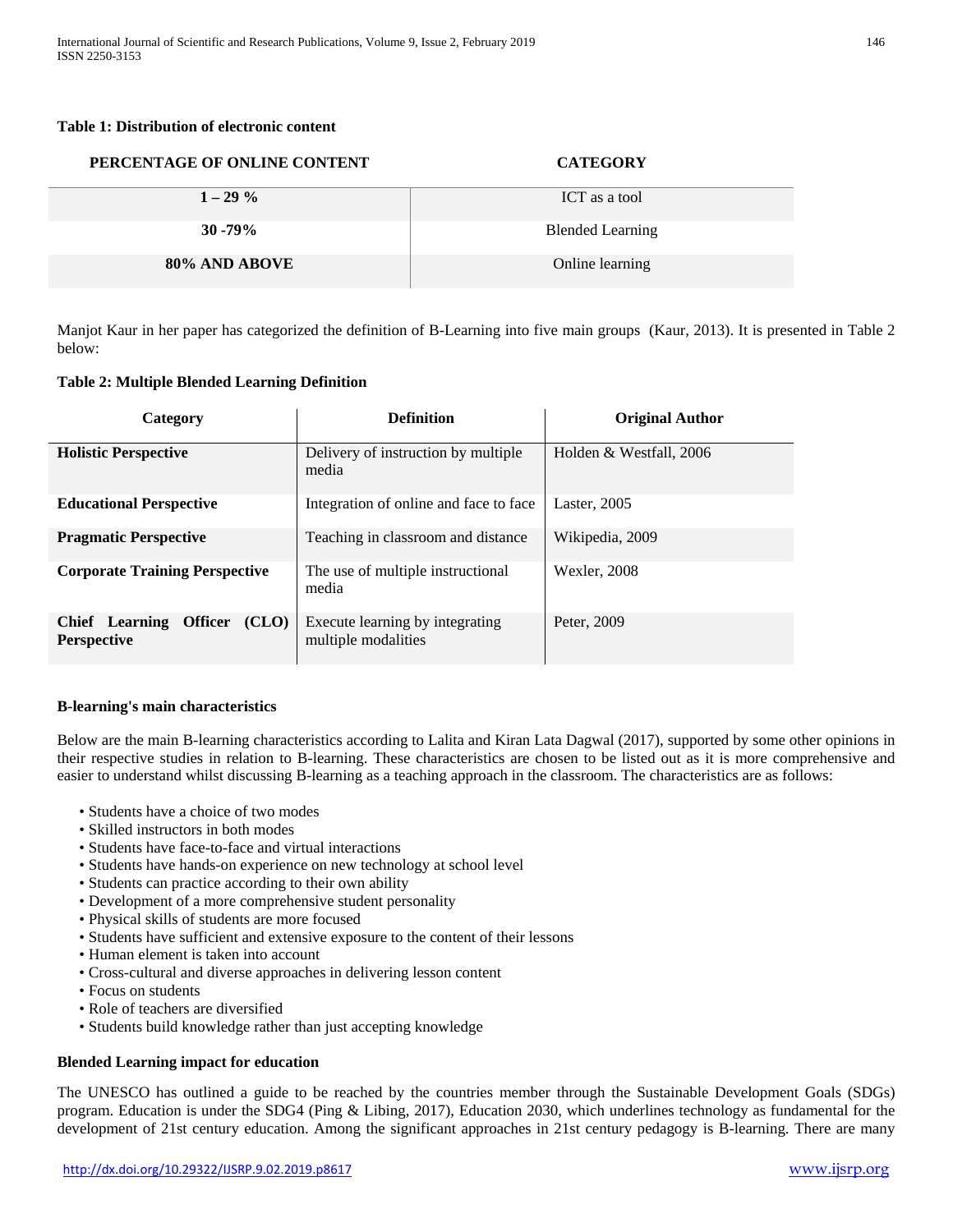studies that show B-learning give students a positive impact. According to Meltem Eryilmaz (2015), studying Turkish students taking the 'Introduction to Computer', there is a significant rise in students' perception on the effectiveness of B-Learning as opposed to traditional methods or E-learning where they are solely required to understand the topics learned. The perception that B-learning is only appropriate in urban areas alone is not accurate. This is because studies conducted by the International Association for K-12 Online Leaning (INACOL, 2014) show that rural teachers agree that B-Learning is beneficial to both teachers and students. These rural teachers stated they had more time to focus on specific topics and had more time to guide their students. INACOL's findings are also supported by other studies like the ones by Abeer Abdalhalim Albhnsawy and Professor Ahmed Mahmoud Aliweh (Albhnsawy & Aliweh, 2016) on teacher trainees who were still in training. This finding shows that B-Learning can effectively improve the quality and capabilities of trainees in their willingness to become real teachers when they get out to work after completing their training.

According to Lalima and Kiran Lata Dangwal (2017), the B-learning approach which has been implemented in India have had several advantages namely (1) most teaching sessions can be made online or offline with the help of ICT with students and teachers having more time to interact for the purpose of deepening the topic more effectively; (2) students still have face-to-face social interactions as B-Learning combines both teaching modes; (3) the communication cycle (between teacher and students) will be more thorough, effective and clear in comparison to traditional methods where it can difficult in some situations. Hence, technology facilitates and complements any deficiencies inherent in the traditional way of communication; (4) students will be more aware of technological changes hence better preparation in dealing with the world of work; (5) students will become more skilled and professional because with the B-learning mode, students are more motivated and self-confident and have directed collaborative skills; (6) the content of the lessons presented are easier to update as needed and easy to have it conveyed to students.

According to Lan Umek et al (2017) a deeper study conducted at the University of Ljubljana, Slovenia found a strong connection between B-learning and student performances (Umek, Tomazevic, & Kerzic, 2017). This finding was also supported by Amosa Asiaka Gambari , Ahmed Tajuddeen Shittu, O. Olufanmilola Ogunlade, and Olaurotimi Rufus Osunlade (2017). They found in their study that there is a significant impact on student progress and achievement when B-learning approaches are used in universities. However, for gender differences it does not show any significant imperative evidence of students' achievements. The study also found that teachers' attitude towards computer, the effectiveness of computer usage by teachers and the school environment had a direct impact on the implementation of B-Learning (Khung Teck, Mohammad Sahandri Ghani Hamzah, & Yeop, 2016). This means that lack in any of the factors will affect the effectiveness of implementation of B-Learning in schools. The higher the optimism of the teacher/s towards the computer, the better is the implementation of B-Learning in the organization. These three factors should be at a good level to have an optimal impact on the level of acceptance and implementation of B-Learning at schools or organizations.

In conclusion, B-learning not only gives positive impact to students but also to teachers / instructors. The benefits of this approach do not only affect schools but also higher education institutions, which have also shown positive findings through use of this approach. Even more convincingly, B-learning not only focuses on urban areas but also in rural areas, which have successfully show significant changes in positive behaviour.

### **References**

- Albhnsawy, A. A., & Aliweh, A. M. (2016). Enhanching Student Teachers' Teaching Skill Through A Blended Learning Approach. *International Journal of Higher Education*, 131-136.
- Amosa Asiaka Gambari, A. T. (2017). Effectiveness of Blended Learning and E-learning Modes of Instruction on The Performance of Undergraduate in Kwara, Nigeria. *Malaysian Online Journal of Education Sciences*, 25-36.
- Dangwal, L. &. (2017). Blended Learning: An Innovative Approach. *Universal Jounal of Education Research*, 129-136.
- Elaine Allen, J. S. (2007). Bending In: The Extent and Promise of Blended Education in the United States. In T. S. Consortium, *Blended Learning Research Perspectives* (pp. 65-80). United States: Sloan Consortium.
- Eryilmaz, M. (2015). The Effectiveness of Blended Learning Environments. *Contemporary Issues In Education Research*, pp. 251- 256.
- iNACOL, Idaho Digital Learning Academy, Northwest Nazarene University. (2014, December). *Transforming K-12 Rural Education through Blended Learning: Teacher Perspectives.* International Association for K-12 Online Learning.